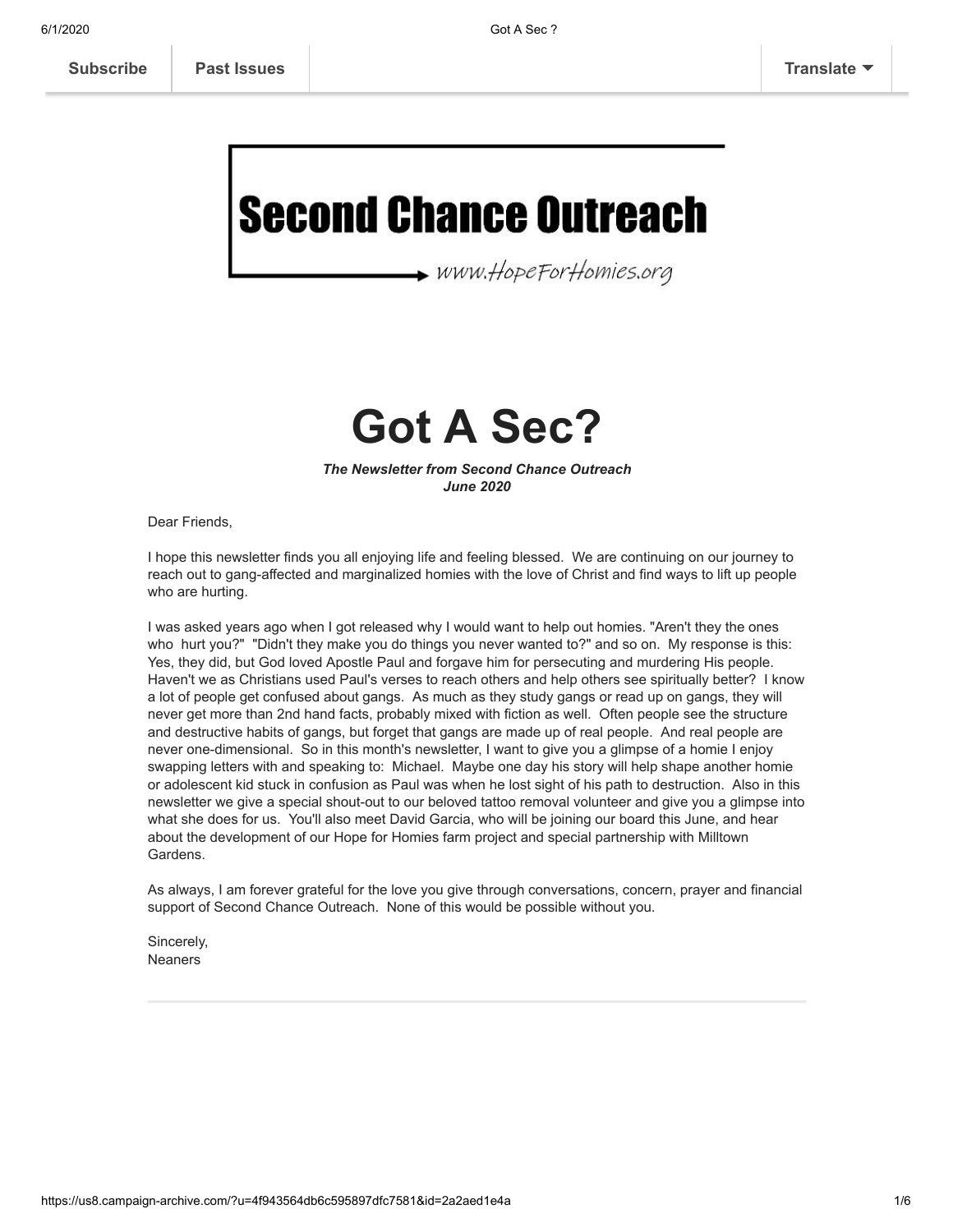#### **[Subscribe](http://eepurl.com/g19BkX) [Past Issues](https://us8.campaign-archive.com/home/?u=4f943564db6c595897dfc7581&id=4c481e7d7e) [Translate](javascript:;)**



Michael - in his own words

hey homes, I wanted to sit down and write. I have to say that sometimes it's hard as we tend to be hard on ourselves. but I want you to know this and I know you have heard it before and have been disappointed, but I will never lie to you nor will I be fake. so I will begin.

 I am a man who has learned to own mistakes of my past, not to allow my past to define my future or my positive progress through life, I am a man who has learned to appreciate relationships and life itself, I live by a value based life. the top five values I live by #1) my family, #2) education, #3) employment, #4) faith, #5) to live with honesty, integrity and loyalty to these values, these are the things I truly care about and to recognize I was living so many years with all the wrong values. so I have to say that I love hard and see the good in people even if they don't see it in themselves. I believe with the right person to believe in you it could be the encouragement someone needs to turn their lives around. I am a man who struggled with who I was for many years of my incarceration as a youthful offender. I tried to be someone I wasn't to fit into the prison environment. I tried to get the approval of homies and those around me at any cost. I had no identity.through the encouragement of a few good friends (homies) that truly believed in me and the support of Rueben - sis gang unit Olympia headquarters and a few others within my family. so we come back to who I am. I am a man that learned things the hard way and I value human life, laws and I know people can change. I am compassionate and caring and I want to use my testimony to help change someone else's life who is struggling like I was.

 I came to Washington state from el cajon San Diego where I resided with my mother as she suffered from drug addiction and couldn't take care of any of her five kids and all the kids were split up to go live with their fathers. we all had different fathers. San Diego was all I knew as a young kid and I was sent to auburn Washington to live with my father who was a alcoholic. soon after I came to Washington my father lost his marriage and his drinking spiralled out of control. I was put into a friend's home and eventually into a home of the sister of the man who was with my sister. I then was stable for awhile and was successful as I was an all state wrestler and I went to two state tournaments in the Tacoma Dome. my sophomore and junior year then I returned to live with my father and he drank from the minute he awoke til he passed out and worked graveyard and I began to drink and party and get involved in gangs. I was put on to a gang.

I met my crime partners and my life was gonna change forever.

 In 2008 I went to WSP walla walla. I came off of a program in imu for slicing a rival gang member with a razor knife and I had a high promoting of the stg mentality and gang violence. i had so much hate built up as this man that i never met had nothing against other than he was a opposite gang and when i was charged with assault one with a aggravated weapon enhancement and the only deal i was offered by the prosecutor for a whole year was 220 months on assault one and a 60 month aggravated enhancement for being a felon in a correctional center with a deadly weapon. i went pro se and i was informed by the prosecutor and given the reports of my own so called homie informed on me and the victim didn't.

 Because the victim didn't file a report, my penalty for the assault was lower and I had a second chance at life. i respect that man tremendously for his sacrifice and am remorseful as he didn't deserve what he got. then I was put in the west complex and was asked to supervise a Sgt to be hit "assault". I denied to be apart of it. I was also targeted. so I made an issue of how all it is is a popularity contest, they want to see you fail before you gain, they want to see you in the hole "Solitary" before they see you go home, they want you to do things that they wouldn't do for themselves. the truth is misery loves company. I live by "show me your friends, and I'll show you who you are." a man name David Lujano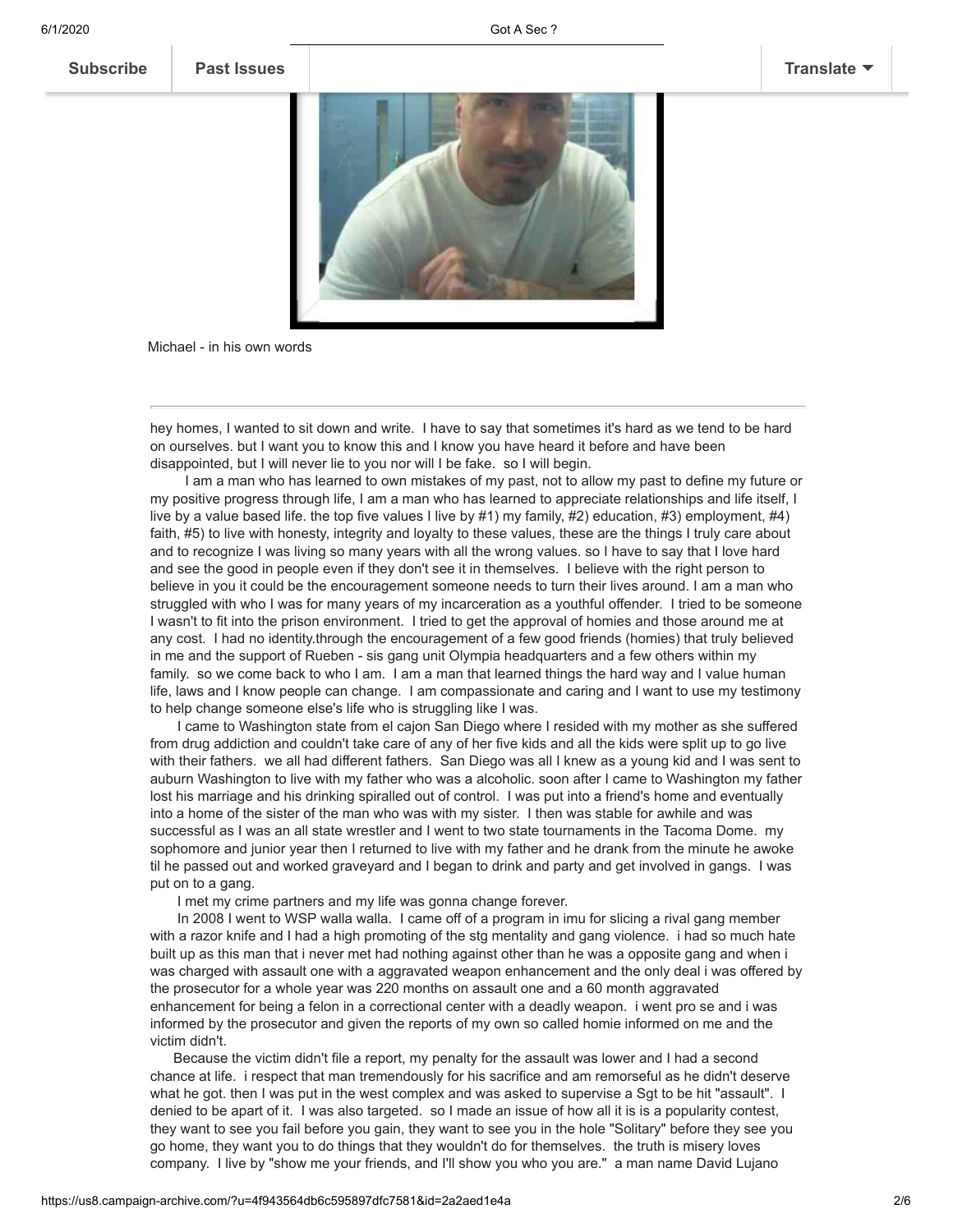| <b>Subscribe</b> |  |
|------------------|--|
|------------------|--|

#### **[Subscribe](http://eepurl.com/g19BkX) Past Issues [Translate](javascript:;)**

ambition to change and do right and grow as a person. think as a man and not an inmate." if he could do it I knew I could and I have. many homies in here hate me as they are still active or they are better or whatever their reason is, but I ignore it and surround myself with like minded homies that want to change their lives for the better. to do it in this environment is hard as there are so many that will try to pull you down with them. so I ultimately changed as I fully seen that alot of these guys where still in the same place, I wanted better for myself and my family. I decided to put my family first for once in my life and to make mature desicions that would allow me to grow and to become successful with my transition out of and away from the gang life. it was the hardest decision of my life but was by far the best choice I've ever made. I've spent going on 20 years locked up and I am only 36 years old...

my friend Smiley told my foster mom to tell me to use that as my chance to walk away. it gave me the

### *This is only the first part of Michael's story. To read the rest of his story, visit our website at www.HopeForHomies.org*

#### **[Visit HomeForHomies.org](http://www.hopeforhomies.org/)**





#### **A Special Thank You!**

We want to say a very heartfelt thank you to our tattoo removal lady for continuing to support and help homies as they work through the long and painful process of having their tattoos removed. As you may know, the facial tattoos of many homies get in the way of them unbranding themselves from their past lives. Tattoo removal gifts them with fresh faces to match their fresh intentions. Thank you D. You are the best, and have given Hope to every homie who's life you have touched. We bless you and your company for all your love and support!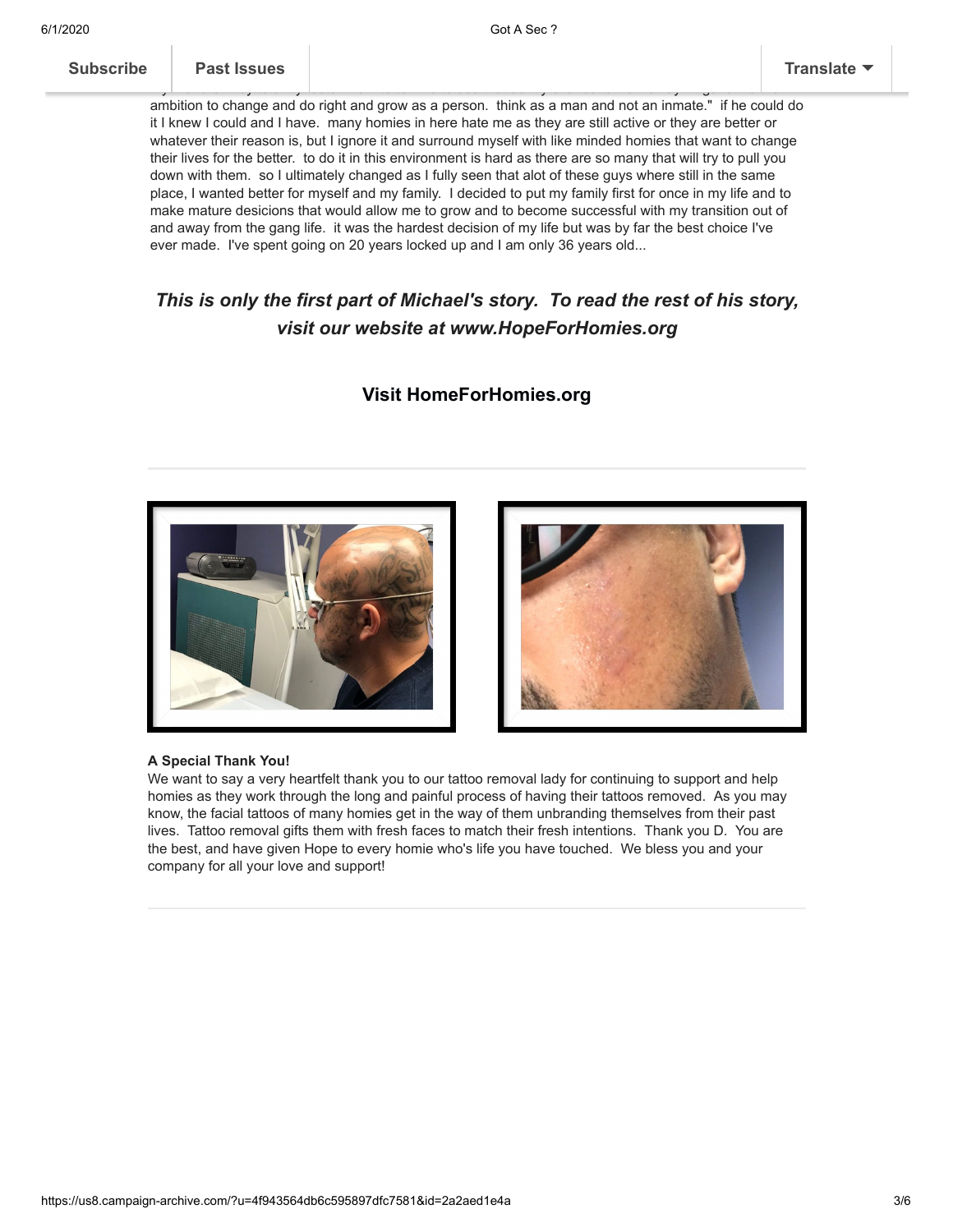#### **David Garcia to Join SCO's Board**

David Garcia was raised in central California working in labor fields from a young age. As a preteen boy he was exposed to drug dealing. As a teenager he started to sell drugs under his older brother. Being around a diverse group of people David was forced to join a gang for protection. David moved to Washington state his Sophomore year of high school in 1992. Not long after being enrolled in school he became acquainted with local gang members. David (aka P-WE), his brother CHOLO, Skywalker and his brother Freddy started to jump in (initiate) other male youth to their gang, South Side (SS), which grew rapidly and gained notoriety throughout Skagit County. As SS became rivals with other gangs, David got expelled from Burlington high school and went back to California. After barely graduating High school in Visalia California, David moved back to Washington State. Wanting to change his life around after hearing of the murder of his best friend and right-hand man in California, Brujito, David became involved with a woman who had two children. David was on a trip back to California from New York when he and his partner got pulled over in Utah. At this point in David's life he realized his life as a free man was over. David prayed not knowing what to say to a God he did not believe in. His current relationship ended. David's prayers were answered but he in return did not keep his promise to God for over a year. Then David met the woman who would become his wife and spiritual mother, Barnabe. Bernabe introduced him to God. David did not know that through this introduction he would gain a relationship with the Creator of the universe. David made a complete 180 degree turn in his life with the help of his new wife, sister-inlaw, and late mother-in-law. God has transformed David from head to toe and inside out. David has finished his associate's degree from Advantage college, Discipleship course from IPHC Ministries and is the lead pastor alongside his wife Bernabe at Iglesia Pentecostal Nueva Jerusalem.



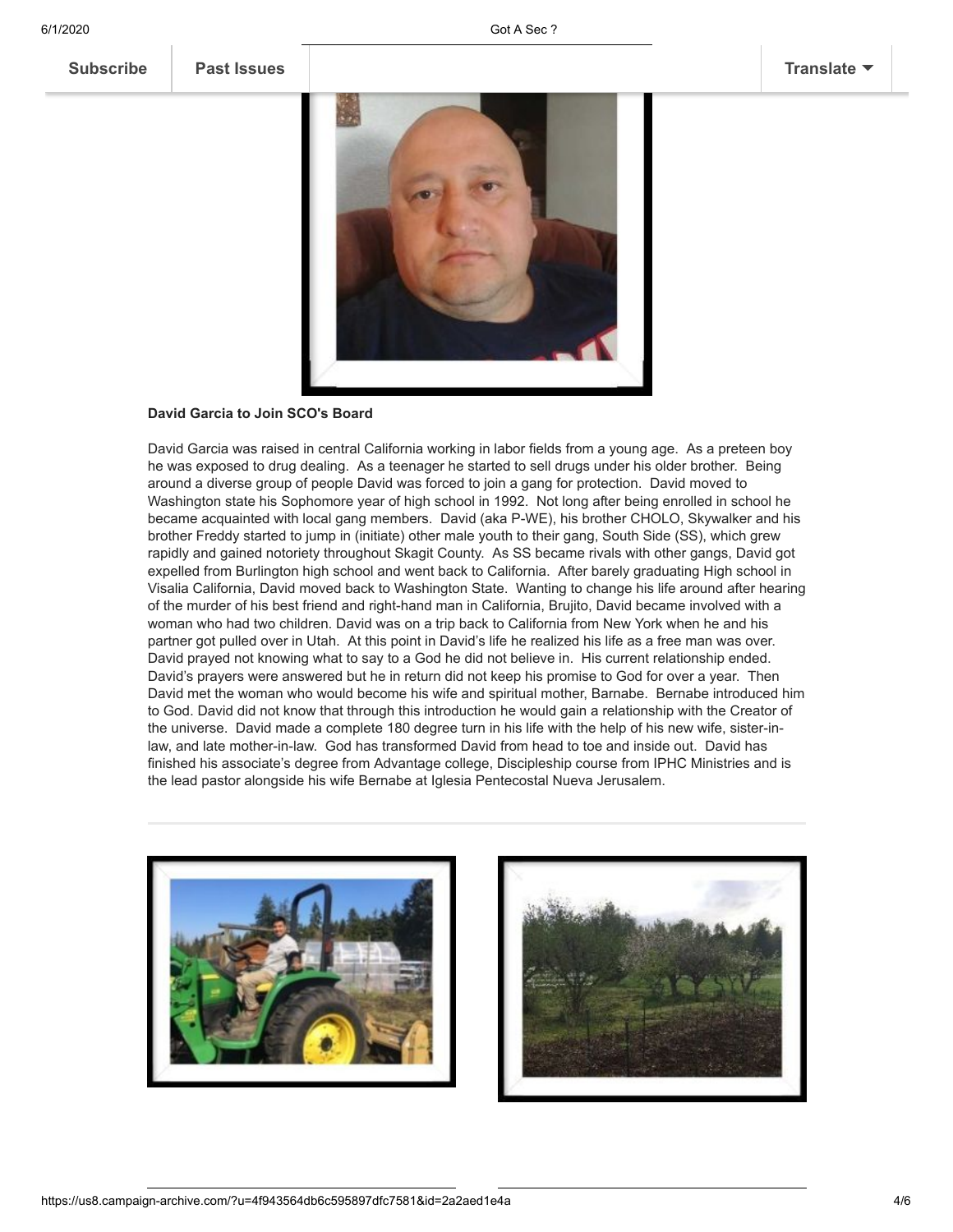

#### **Hope for Homies - Partnering with Milltown Gardens**

After 10 hour shifts of work every Monday thru Thursday, I head to the farm to plant and harvest for 1 to 2 hours with my friend Jodie. Usually tired and ready to head home, I'll muster up the strength to get a short project done - like getting something put in the ground. Today I planted this row of tomatoes, which Jodie had raised from seed in her little greenhouse. As I planted, I got a collect call from Spooky, a homie in prison, and talked with him about getting saved. Just hearing his real heart was good - that was the day's abundant harvest.

Many of my friends have heard my dream of one day having a farm, a safe haven for guys like me, people who just need to disconnect from the world or reconnect to the world when they are releasing back into the community. The vision came to me one day in solitary confinement when I was strugging through an anxiety attack. The farm I envisioned was going to be called Hope For Homies. It would be a place to grow, heal, form community, and put some good into the world.

Now SCO is partnering with my good friend Jodie, who owns a small market farm called Milltown Gardens. We are using her farm to slowly building this safe haven. This year we will grow food and flowers, both to sell and to donate into the gang affected and marginalized community. Our goal is to grow twice what we are able to sell, so that a significant amount goes to help the local community. So far we have planted potatoes, strawberries, tomatoes, zucchini, kale, and radishes, and hope to have greens, peas, carrots, and other typical garden vegetables added this week. When the weather warms just a little bit more, we will add pumpkins, cucumbers, gourds, and melons. We have also installed over 200 dahlias and will soon be seeding large wildflower patches. All this is in addition to the fruit trees and berry bushes already at the farm. We are converting a portion of an outbuilding into office space for SCO, hold our daily devotion at the farm, and hope to one day install a prayer walk around the property and the gardens. It's exciting to be finally creating the safe and healthy space I've envisioned for so many years!

Second Chance has been slowly building over the past year, and we feel we have recently turned the corner and started trusting in God more: spiritually, physically and financially. We are praying to find the additional monthly financial support to allow me to move from my full time job to a part time position so I can spend more time building the farm; so we can feed more people, be able to handle more volunteers, and reach out to more homies. We think it will take about \$1,500 more in monthly donations. If what we are creating sounds like something you would like to help build, we would warmly welcome any level of financial support or any leads you might know of to grants that seek to help fund ventures like ours. We also invite you to join in praying that our efforts produce fruit that God can use to heal those who are hurting and inspire those seeking a new walk in life.

#### **[Donate to Second Chance Outreach](https://www.paypal.com/donate/?token=Q1nZBG-yIHVHrOvLNL4SEuHqllLTVul2EbIzU61Yu8eFbDkhyX8jtu0un5jsScYPLr6UwG&country.x=US&locale.x=)**